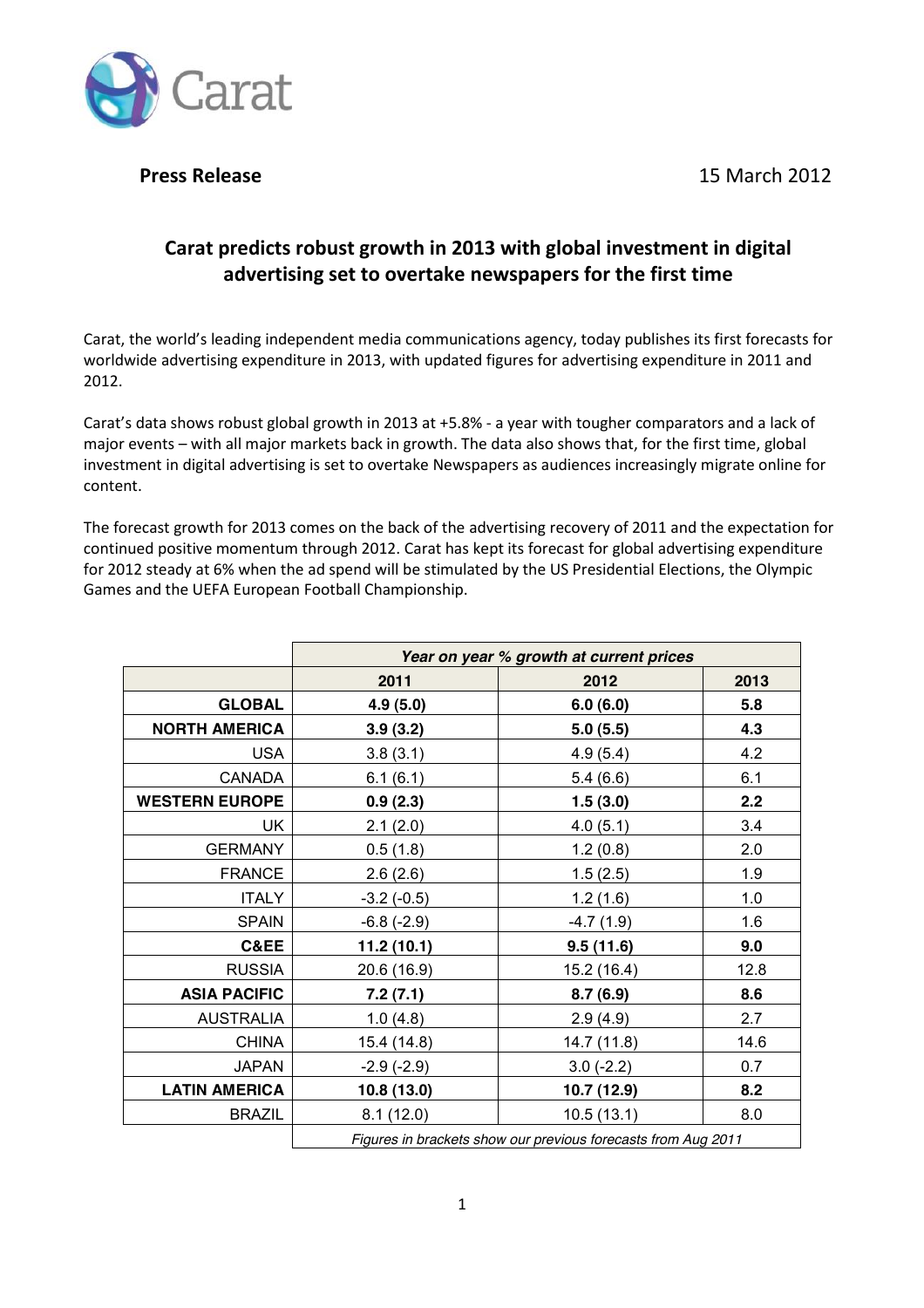Commenting on the Carat forecasts, Jerry Buhlmann, Chief Executive of Aegis Group plc, said:

"Carat's latest ad spend forecasts are really encouraging. Not only do they confirm our expectation for robust growth through 2012, but they also show that the global market is expected to build on that strong performance in 2013 with further growth – and in a year with no major events. These forecasts underline our view that advertising spend is now regarded by most corporates as far less discretionary than ever before.

"The figures also show the continuation of two long-term trends. Digital will gain further strength in 2013, when online investment will overtake newspapers for the first time, fuelled by consumer appetite for online video and social media, and the increasing penetration of mobile internet access. At the same time, the twospeed world will continue, with the BRIC advertising markets still outstripping the performance in the developed economies.

"In these times of rapid change, global advertisers are increasingly choosing to work with those bestadapted to these dynamic markets to support them in re-inventing the way brands are built. The successful players aligned behind these trends with focused and specialist offerings can look to the future with confidence."

#### **ENDS**

#### **Enquiries:**

Aegis Group plc: Louise Evans Group Director of Communications 6000 7550 3469

**Tulchan!Communications** Susanna"Voyle" 020"7353"4200 James Macey White

#### **Notes to Editors**

Digital: 'Digital Advertising or' Digital Media' includes advertising spend from Search, Display, Online Video, Social Media and Mobile.

**Methodology:** Carat's advertising expenditure forecasts are compiled from data which is collated from around the Carat network and based on Carat's local market expertise. We use a bottom-up approach, with forecasts provided for 57 markets covering the Americas, EMEA, Asia Pacific and Rest of World by medium -Television, Newspapers, Magazines, Radio, Cinema, Out of Home and Digital Media. The advertising spend figures are provided net of negotiated discounts and with agency commission deducted, in current prices and in local currency. For global and regional figures we convert the figures centrally into USD with the average exchange rate. The forecasts are produced bi-annually with actual figures for the previous year and latest forecasts for the current and following year.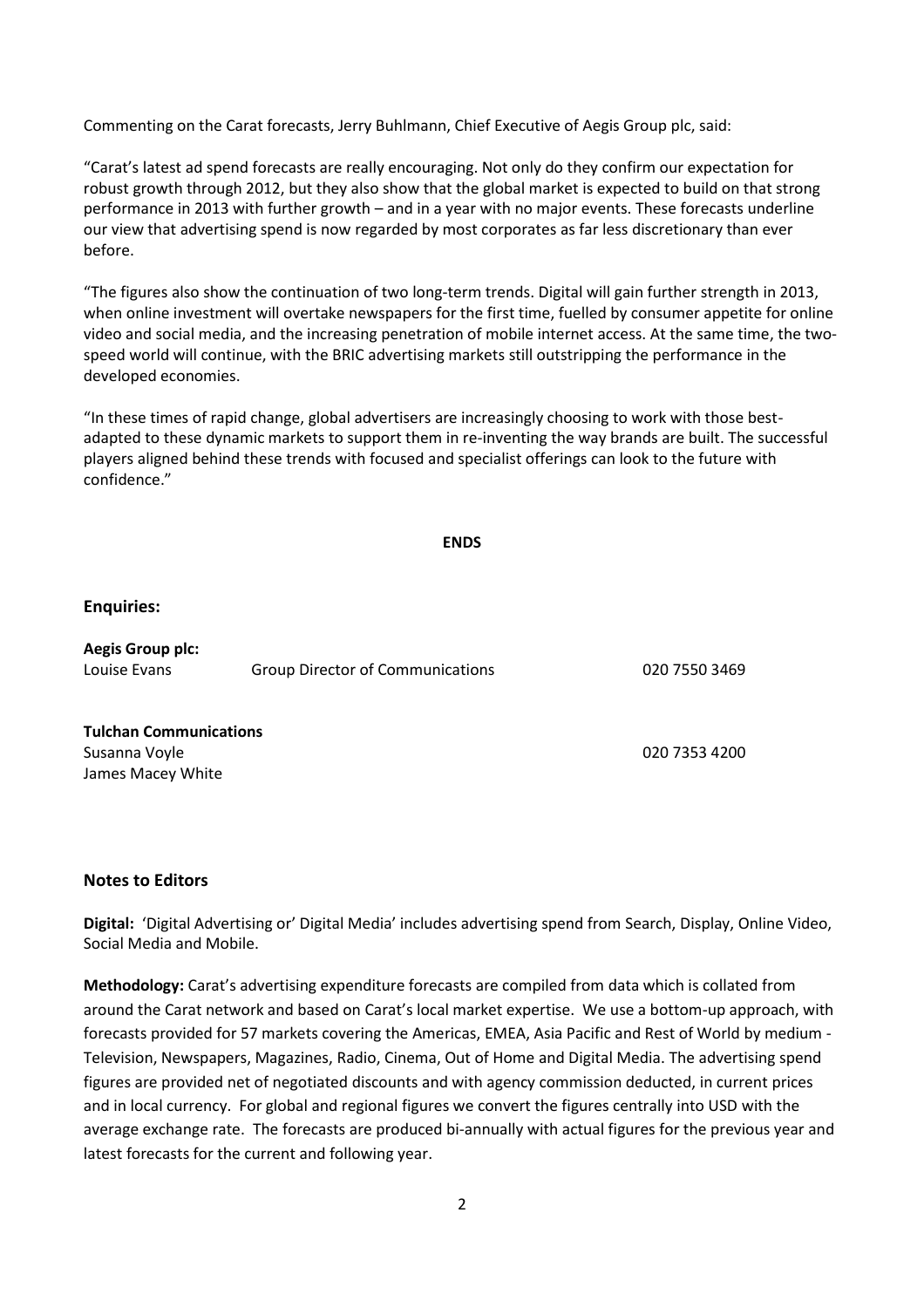

# **Carat!Global!Advertising!Spend!Forecasts**

**15!March!2012**

### **Summary**

Carat's first global forecasts of the year highlight the positive outlook for global advertising in 2012 with a forecast +6.0% increase in ad expenditures. In 2012 North America continues to perform robustly with a projected +5.0% increase, Asia Pacific will remain strong with a forecast +8.7% growth in ad spend, an upward revision on the previously forecast +6.9%, while Latin America continues to have the highest regional growth rate at +10.7%. With continued economic uncertainty in Western Europe, the region remains subdued with growth of +1.5% for 2012.

While 2013 is a year with tougher comparators and lacks the major events of 2012 which typically stimulate ad spend, the first Carat forecasts for 2013 show continued positive momentum with a further increase of +5.8% in global advertising expenditure. Ad spend growth in North America remains robust at +4.3%, Asia Pacific growth rates are expected to maintain similar rates to 2012 at +8.6%, while growth in Latin America, after several years of double digit growth, is expected to moderate to +8.2%. There are encouraging signs of the shoots of recovery in Western Europe with growth of +2.2% are encouraging.

By media Digital advertising expenditure is expected to perform most strongly in 2012 and 2013, up +16.5% and +13.5% respectively, followed by Out of Home, up +8.8% this year and increasing to +9.2% in 2013, and TV, up +5.5% and +5.3% in 2012 and 2013 respectively.

## **Regional!Breakdown**

#### **Americas**

For 2012, **North America** is set to perform robustly with a projected +5.0% increase in the region, with the US, the world's largest advertising economy up +4.9% and Canada still strong at +5.4%. Latin America continues to have the highest growth rate  $+10.7\%$ .

The US advertising market is healthy, with spending gains expected across all media in 2012 with the exception of Newspapers which are down -4.6%. Every category has been investing with Automotives, Retail and Pharmaceuticals leading the charge. Beverages, Financial and Travel/Leisure have also increased their spending. Traditional media, including Out of Home (+6.3%) and Cinema (+3.0%) have proven to be more resilient than many had expected. Radio has shown moderate gains at +5.2% while TV, at +2.8%, remains a key driver of ROI in spite of the fact that spending is migrating to online video platforms. Digital media is seeing significant spending gains at +20% as many use Online Video and Social Media extend their television messages. The Presidential Elections in 2012 are expected to have the greatest impact on local television,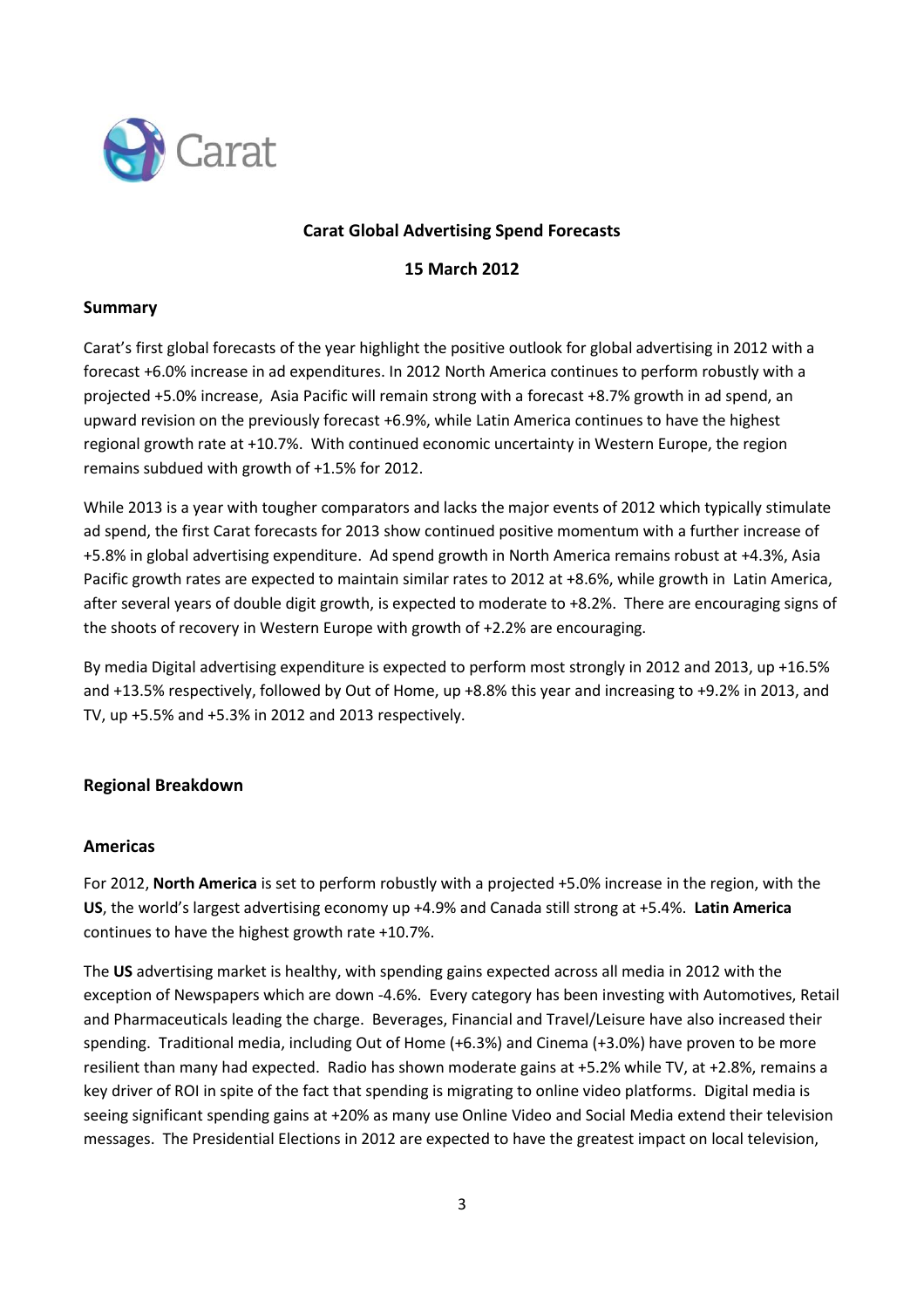radio and social media. We expect these investment patterns to continue in the US in 2013 when ad spend is expected to remain robust at  $+4.2%$  growth.

In **Canada** the advertising market is stable, with all medias experiencing modest growth of between 2% and 3% with the exception of double-digit growth in Digital media spending at +15.3%. The retail sector will be the one to watch in the coming year as competitors prepare for the entry of popular US retailer Target into the Canadian market.

In Brazil, ad spends are predicted to be robust and increase by +10.5% this year with the highest growth rates from Digital at +21%, TV at +12% and Out of Home at +12%. Categories with high growth rates in 2011 were Personal Care, Media and Telecommunications. In terms of share of ad spends TV dominates with 68%. This is followed by Newspapers at 11% which, in spite of relatively low growth rates and decreasing share, remain an important medium for key categories such as Automotives and Real Estate. Magazines are the third most popular medium in Brazil with 7% share followed by Digital at 6%, Radio at 4% and Out of Home at 3%. Early indicators are that 2013 will see the rate of growth slowdown in the market - after several years of double-digit expansion - to a more moderate +8.0%.

In Mexico the ad market is expected to grow by +4.2% this year and a further +3.1% in 2013 and in Argentina, boosted by increasing media rates in the market, by +19.6% and +14.5% respectively.

### **EMEA**

Western Europe continues to feel the effects of economic uncertainty, with low growth of +1.5% forecast for 2012, down from the forecast previously +3.0%. Western Europe is predicted to grow in 2013 by +2.2%.

**UK** growth forecasts for 2012 are expected to lead the Western European region with a positive +4.0%. By media, Newspapers are expected to decline by -2.0% and Magazines by -3.0% this year. Out of Home looks positive for 2012, with a forecast increase from -2% last year to a healthy +6%. This is in light of the heavy ad spend expected in 2012 for the Olympics Games in London. TV continues to show steady growth at +3.0%.

Digital media remains strong at +10.5% in 2012, with Display, Social Media and Video on Demand all continuing to grow impressively at double digit rates. Digital's share of ad spend in the UK currently stands at 33%. These positive trends are expected to continue in 2013. The highest growth rates in 2011 by category were Telecoms at +19.6%, Autos at +10.5% and Travel and Transport at +6.9%. These offset significant declines in Government spend down -11.8% and also in the Food category which was -11.3% lower. The Retail sector experienced a small reduction in spend at -3.4% as did Finance at -1.3%.

In Germany, the second half of 2011 and particularly the last quarter came in behind expectations with overall full year spends broadly flat at +0.5%. With the economic uncertainty continuing, ad spends are forecast to increase moderately by  $+1.2%$  in 2012 and by  $+2.0%$  in 2013.

The advertising market in **France** is expected to increase modestly in 2012 by +1.5% with more optimism for a better outlook in 2013 at +1.9%. 2012 is an election year in France, with national newspapers and news channels expected to see a rise in ad spend share.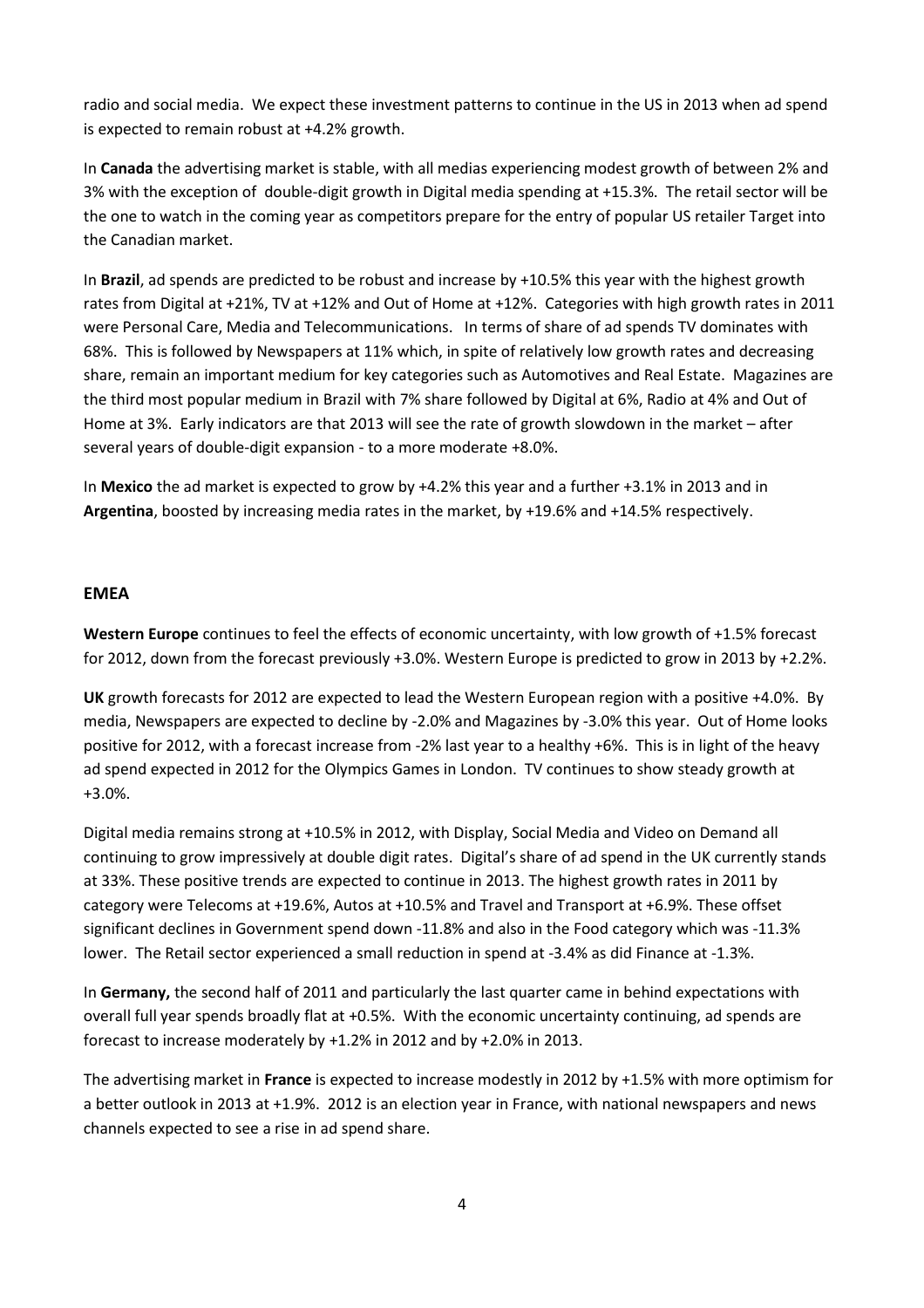After rebounding in 2010 by +4.5%, the ad market in Italy returned to negative figures in 2011 at -3.2%. With the exception of Digital which was very buoyant at +16.4%, all media saw a decline in spend in 2011. 2012 is expected to be more positive at +1.2% with a further marginal increase in 2013 +1.0%.

In Spain the ad market is still declining, driven by difficult economic conditions. 2012 is expected to be another negative year for the advertising market at -4.7%. This follows the -6.8% decline in 2011. The market is expected to return to growth in 2013 at +1.6%. Elsewhere in Western Europe, in 2012 ad spend is set for further declines in Greece (-8.7%), Ireland (-1.6%) and Portugal (-10%).

**Central & Eastern Europe** continues to perform strongly and is forecast to be up +9.5% in 2012 driven largely by Russia. Carat's forecast for Russia in 2012 is predicted to see a modification to +15.2% from the previously forecast +16.4%. The Russian advertising market will continue to rise by a predicted +12.8% in 2013.

Elsewhere in Central & Eastern Europe Turkey is expected to see growth of +5%, Poland +1%, Czech **Republic** +2.4% with **Hungary** declining by -2%, but returning to positive figures of +1.5% in 2013.

The **Middle East and North Africa** is expected to see an increase in ad spends for 2012 of +4.6%. Current trends indicate the positive growth momentum continuing into 2013, at +6.6%, although ongoing political uncertainty in some parts of the region could adversely impact growth prospects.

## **Asia!Pacific**

**Asia Pacific** remains strong with a predicted +8.7% growth in ad spend, an upward revision on the previously forecast +6.9% and an acceleration on +7.2% growth in 2011. A major factor in the performance in the region has been the recovery in Japan, returning to predicted positive growth rate of +3.0% in 2012, after four consecutive years of decline. This comes on top of consistent double-digit ad spend growth in China in 2012 - the world's second largest ad market - at +14.7%.

In **Australia** the advertising market in 2011 performed less well than expected affected by natural disasters and economic uncertainty with six of the top 10 categories reducing spends, including the top two categories of Retail (-2.3%) and Autos (-1.8%). Indicators, however, are for a better year in 2012, with the ad market forecast to increase by  $+2.9%$  and by  $+2.7%$  in 2013.

In China, ad spends in 2011 exceeded expectations growing by +15.4%. Similar growth rates are forecast for 2012 at  $+14.7%$  and in 2013  $+14.6%$ . Digital spends grew by a very impressive  $+34.9%$  in 2011 with online video growth up +38% as audiences switched online for movie and programme content with improving broadband speeds. Mobile adspends saw the highest growth rate + 68.6% as smartphones became more affordable. Digital spends, however, make up only 9% of total investment, lower than the global average of 15%, with TV still dominating at c.61% share. Digital share, however, is expected to increase to 10% next year and 12% in 2014.

In Japan the ad market is expected to return to growth in 2012, up +3%. TV is expected to show a significant recovery, increasing by +2.9% after a decline in 2011 following the devastating earthquake and tsunami; Digital media spends are expected to grow by +9% this year.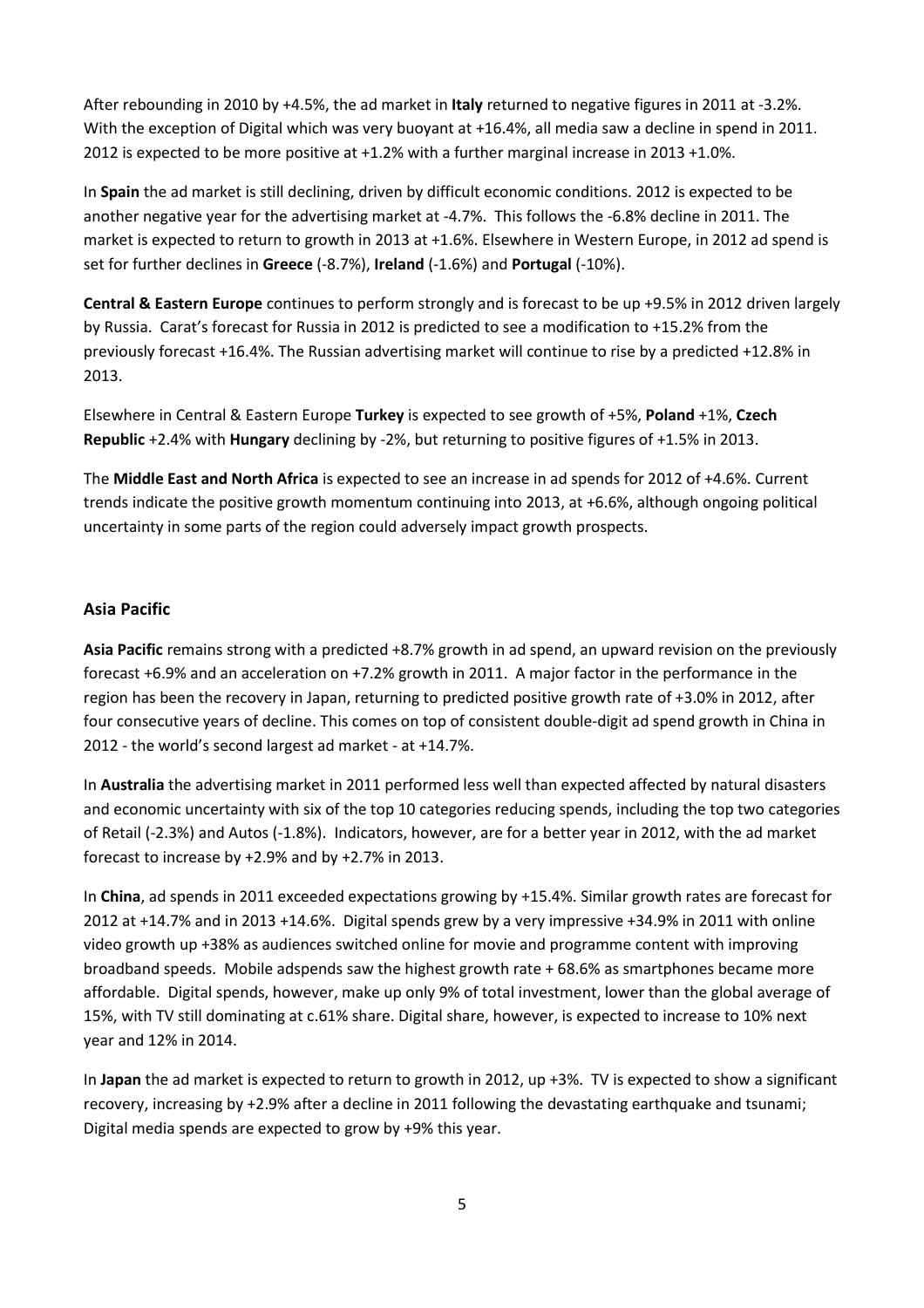India is forecast to grow by +9.0% in 2012 and by a further +9.9% in 2013. Unlike other major markets, Newspaper share of spend dominates in India at 39%, followed by TV at 38% and Out of Home at 7.5%. Against this backdrop, Digital media spend still has vast growth potential, with a current 4% share of spend, building on stellar growth rates of +35% this year and +38% next year.

### **Sector!Breakdown**

|                   | Global year on year % growth at current prices |             |      |
|-------------------|------------------------------------------------|-------------|------|
|                   | 2011                                           | 2012        | 2013 |
| <b>Television</b> | 5.5(6.0)                                       | 5.5(6.2)    | 5.3  |
| <b>Newspapers</b> | $-1.0(0.1)$                                    | 0.0(0.6)    | 1.0  |
| Magazines         | $-0.7(-0.4)$                                   | 1.8(2.3)    | 2.0  |
| Radio             | 4.5(4.0)                                       | 5.3(5.5)    | 5.2  |
| Cinema            | 7.2(5.2)                                       | 4.8(3.8)    | 5.4  |
| Out of Home       | 7.1(6.3)                                       | 8.8(8.1)    | 9.2  |
| Digital           | 14.0 (13.3)                                    | 16.5 (14.4) | 13.5 |

|                   | <b>Global % Share of Advertising Spend</b> |             |      |
|-------------------|--------------------------------------------|-------------|------|
|                   | 2011                                       | 2012        | 2013 |
| <b>Television</b> | 46.1 (46.0)                                | 45.9 (46.1) | 45.7 |
| Newspapers        | 15.9 (16.2)                                | 15.0 (15.4) | 14.3 |
| Magazines         | 9.9(10.0)                                  | 9.5(9.6)    | 9.2  |
| Radio             | 7.1(7.1)                                   | 7.1(7.1)    | 7.1  |
| Cinema            | 0.6(0.6)                                   | 0.6(0.6)    | 0.6  |
| Out of Home       | 7.2(7.1)                                   | 7.4(7.2)    | 7.6  |
| Digital           | 13.2 (13.0)                                | 14.5 (14.0) | 15.5 |

*Figures in brackets show our previous forecasts from Aug 2011*

Global Digital ad spend continues to drive the highest growth rates and is set to increase by a forecast +16.5% in 2012, as demand for Search and Display advertising continues and consumer appetite for Online Video and Social Media builds. This trend is set to continue in 2013 as multi-screen usage and mobile internet access grows and Digital ad spend growth is forecast to remain high at +13.5%. Most notably, in 2013, global share of Digital ad spend is forecast to overtake Newspapers to become the second most popular medium for advertiser's media investments.

From a global perspective Digital's share of ad spend is highest in the developed markets (North America, Western Europe, Australia, Japan and New Zealand) at 18% in 2012 and set to increase a % point next year to 19%. %. In Asia Pacific the average share of Digital ad spend is 13% but with Australia, Japan and South Korea exceeding 20% and China and India at just 9% and 4% respectively. In Latin America share of Digital ad spend averages 6%.